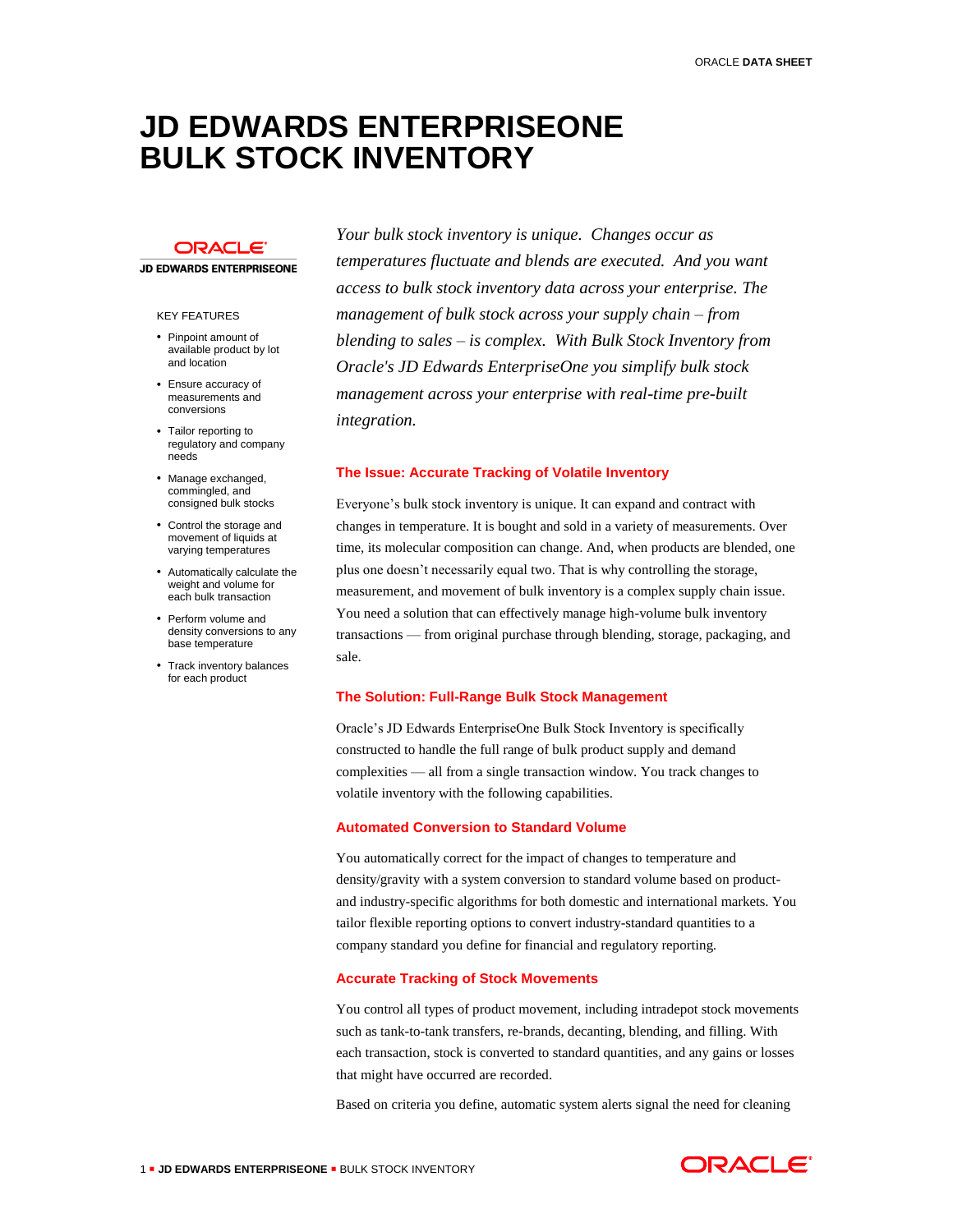when the product in a tank is changed and warn you of prohibited product storage due to incompatibility with the previous product stored.

## **Throughput Reconciliation**

You can compare confirmed sales figures and other metered outgoing transactions for a given period with the metered throughput at the point of reconciliation. The comparison identifies discrepancies due to entry errors, theft, leakage, or faulty meters. An operational reconciliation measures and compares the physical inventory levels with the book inventory levels so that any differences can be reconciled and operational gains or losses can be recorded.

## **Integrated Problem Solving**

By integrating with your existing data sources, JD Edwards EnterpriseOne Bulk Stock Inventory enables you to pinpoint the location and amount of each product available for consumption, sale, or use in manufacturing. You are able to:

- Manage exchanged, commingled, and consigned bulk stocks in a tank on an owner-by-owner basis.
- Control the storage and movement of liquids at varying temperatures from one container to another.
- Automatically calculate the weight and volume for each bulk transaction (such as sale, receipt, and movement) and for each container by using your choice of tank strapping data, meter readings, or weighbridge information.
- Perform volume and density conversions to any base temperature by using international standard algorithms.
- Track inventory balances for each product in various units of measure and show the details of the transactions that create the balance.

Bottom line — Bulk Stock Inventory for JD Edwards EnterpriseOne provides you with flexible reconciliation capabilities to pinpoint inventory gains and losses before they become significant. Inventory management tools enable you to adjust those levels and automatically record the resulting data in the inventory and financial accounts you designate. And, because our solution is a comprehensive system that integrates with sales, purchasing, and business financials applications, you can improve customer service along with your inventory accounting.

#### **Feature/Function Highlights**

- Single-window control of all inventory transactions
- Online throughput reconciliation
- Online operational reconciliation
- Online tank stock status
- Gain/loss analysis
- Four-point analysis
- Edits for not-pump capable and low stocks
- Duty paid/unpaid stock
- Tank structural information
- Tank strapping tables
- Default tank information
- Meter master information